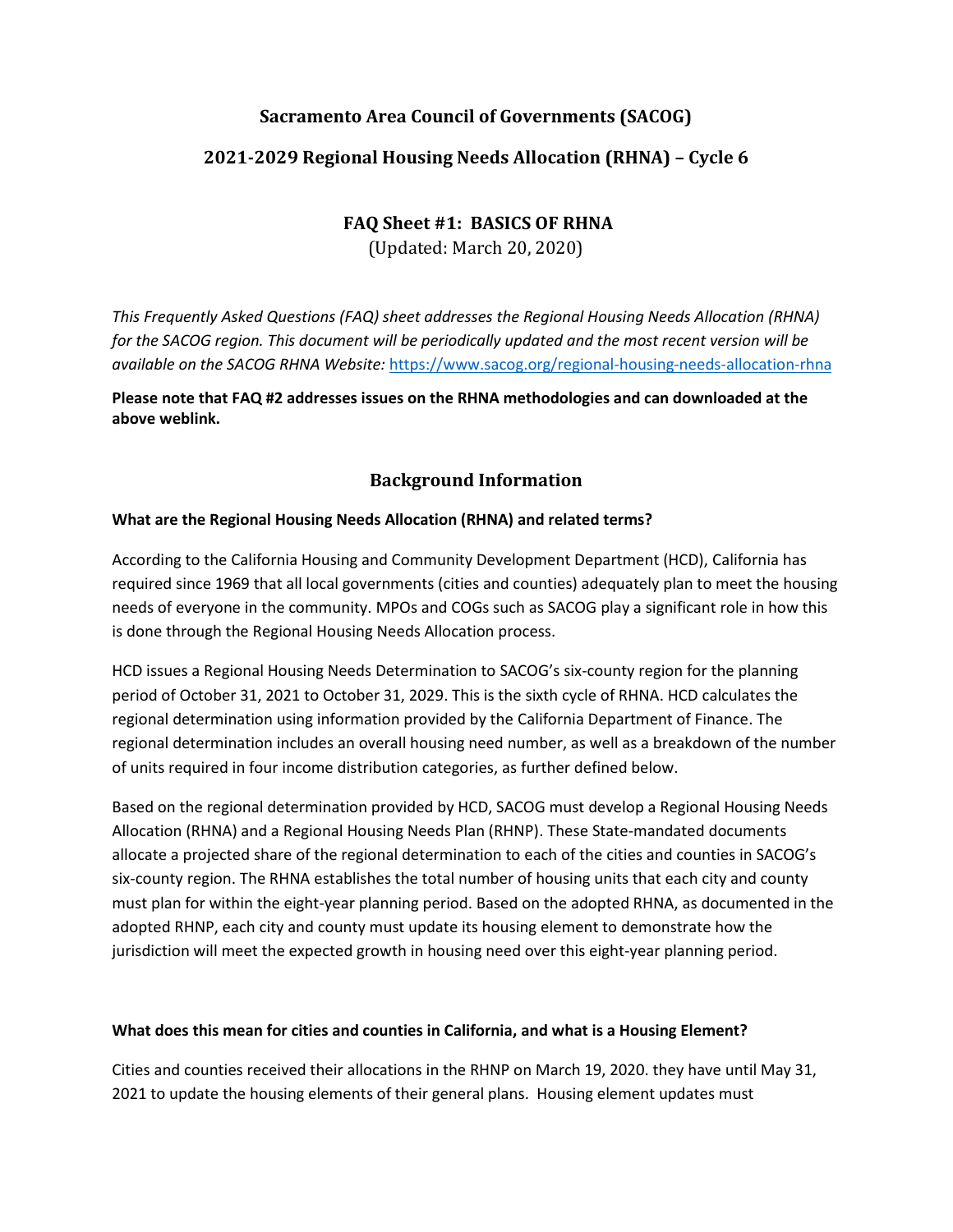demonstrate how zoning can or will accommodate the RHNA. General plans serve as the local government's "blueprint" for how the city and/or county will grow and develop and include seven elements: land use, transportation, conservation, noise, open space, safety, and housing. The law mandating that housing be included as an element of each jurisdiction's general plan is known as "housing-element law."

California's housing-element law acknowledges that, in order for the private market to adequately address the housing needs and demand of Californians, local governments must adopt plans and regulatory systems that provide opportunities for (and do not unduly constrain), housing development. As a result, housing policy in California rests largely upon the effective implementation of local general plans and, in particular, local housing elements.

### **What is SACOG's role in the RHNA Process?**

California's Housing Element Law (Government Code, §§ 65580 *et seq*.) mandates that SACOG develop and approve a RHNA and RHNP for its six-county region, including the counties of El Dorado, Placer, Sacramento, Sutter, Yolo, and Yuba, and their 22 cities. The RHNA and RHNP must also include the Tahoe Basin portions of Placer and El Dorado counties (but not the city of South Lake Tahoe) which are not normally within SACOG's planning area.

It is SACOG's responsibility to coordinate with HCD prior to its determination of the regional housing need. When SACOG received the regional determination in August, 2019, including the overall need number and the income category distribution. SACOG then developed a menu of methodology options, and selected and adopted one methodology for distributing the regional growth number throughout the region. The methodology is the basis for the final RHNA and RHNP that SACOG ultimately adopts.

### **What are the RHNA Objectives and Factors that must be considered in the RHNA Methodology?**

### *Objectives (§65584.d): Methodology must Further*

- Increasing Housing Supply and Mix of Housing Types
- Promote Infill, Equity, and Environment
- Jobs Housing Balance
- Regional Income Parity
- NEW: Affirmatively Furthering Fair Housing

### *RHNA Factors (§65584.04.e): Methodology must Incorporate*

- 1. Jobs and housing relationship
- 2. Opportunities and constraints to development of additional housing (see below)
- 2a. Capacity for sewer and water service
- 2b. Availability of land suitable for urban development
- 2c. Lands preserved or protected from urban development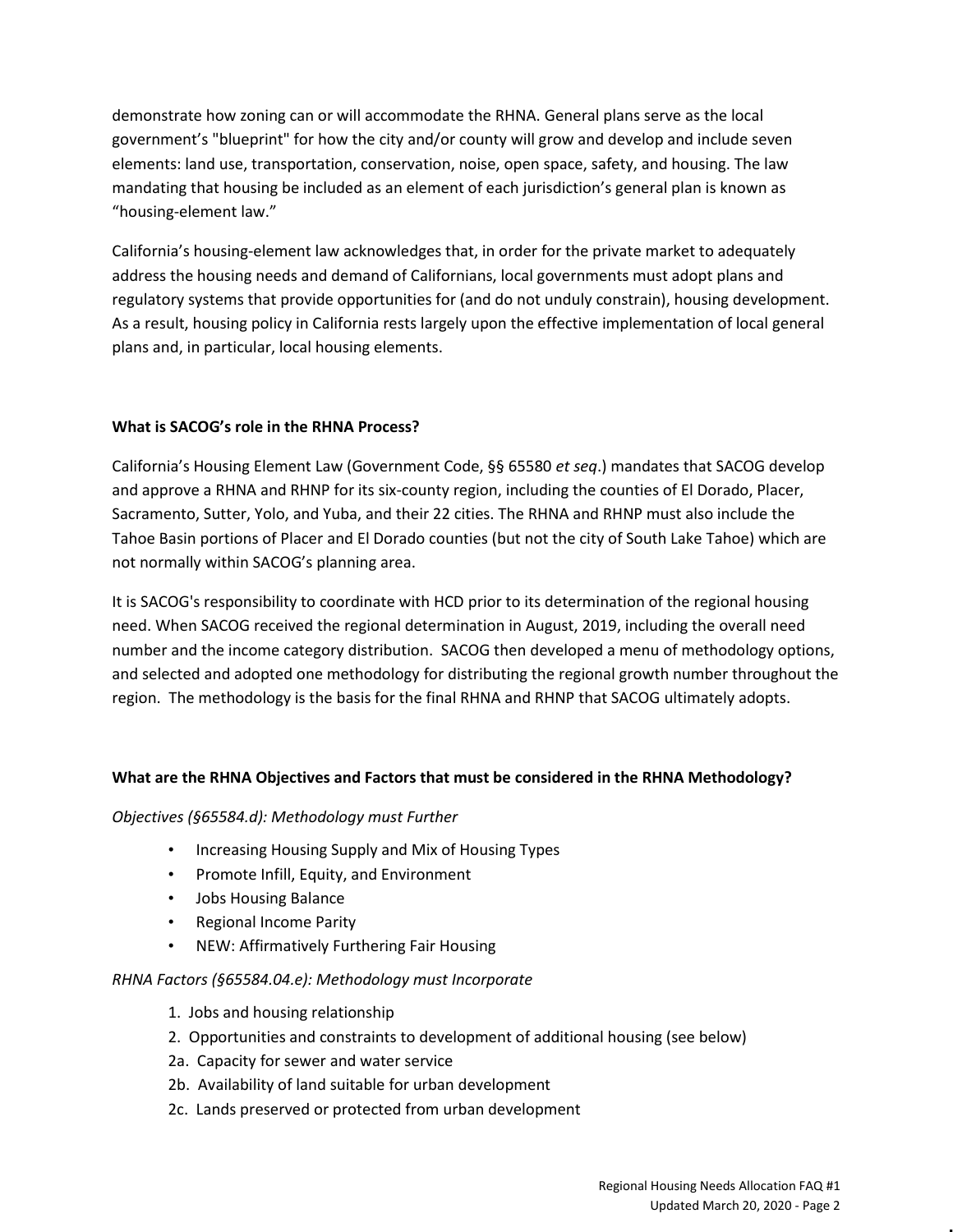- 2d. County policies to preserve prime agricultural land
- 3. Opportunities to maximize transit and existing transportation infrastructure
- 4. Policies directing growth toward incorporated areas
- 5. Loss of units contained in assisted housing developments
- 6. High housing cost burdens
- 7. NEW: Rate of Overcrowding
- 8. Housing needs of farmworkers
- 9. Housing needs of UC and Cal State students
- 10. NEW: Loss of units during an emergency
- 11. NEW: SB 375 Greenhouse Gas Reduction Targets
- 12. Other factors adopted by Council of Governments

#### **What is the difference between the RHNA Objectives and the RHNA Factors?**

The RHNA objectives provide the guiding framework for how SACOG must develop the methodology. SACOG is required to demonstrate how its methodology "furthers" each of the objectives. This language requires proactive inclusion of each objective into the analysis and is a higher bar to clear than last round, which required "consistency." The RHNA factors include a longer list of considerations that must be "incorporated" into the methodology. Each of the factors should be included to the extent that sufficient data is available.

#### **What are the two types of allocations in the RHNA?**

The Regional Housing Needs Allocation has two parts as required by State law:

- **1. Overall Allocation:** SACOG received a total of 153, 512 housing units for growth during the planning period in the six-county SACOG region, including the Tahoe Regional Planning Area, from HCD. SACOG is required to distribute this regional housing growth number to the jurisdictions within the region for the period from October 31, 2021 to October 31, 2029.
- **2. Income Category Distributions:** HCD also divided the total regional housing units by income level. The total housing unit growth SACOG allocates to each jurisdiction must be allocated into the four household income categories, the income categories are defined by state law and the allocations by category are shown below:
	- very low income (less than 50 percent median family income [MFI]): 25.4% or 38,999 units
	- low income (50 to 80 percent MFI): 15.3% or 23,503 units
	- moderate income (80 to 120 percent MFI): 17.6% or 26,993 units
	- above moderate income (above 120 percent MFI): 41.1% or 64,017 units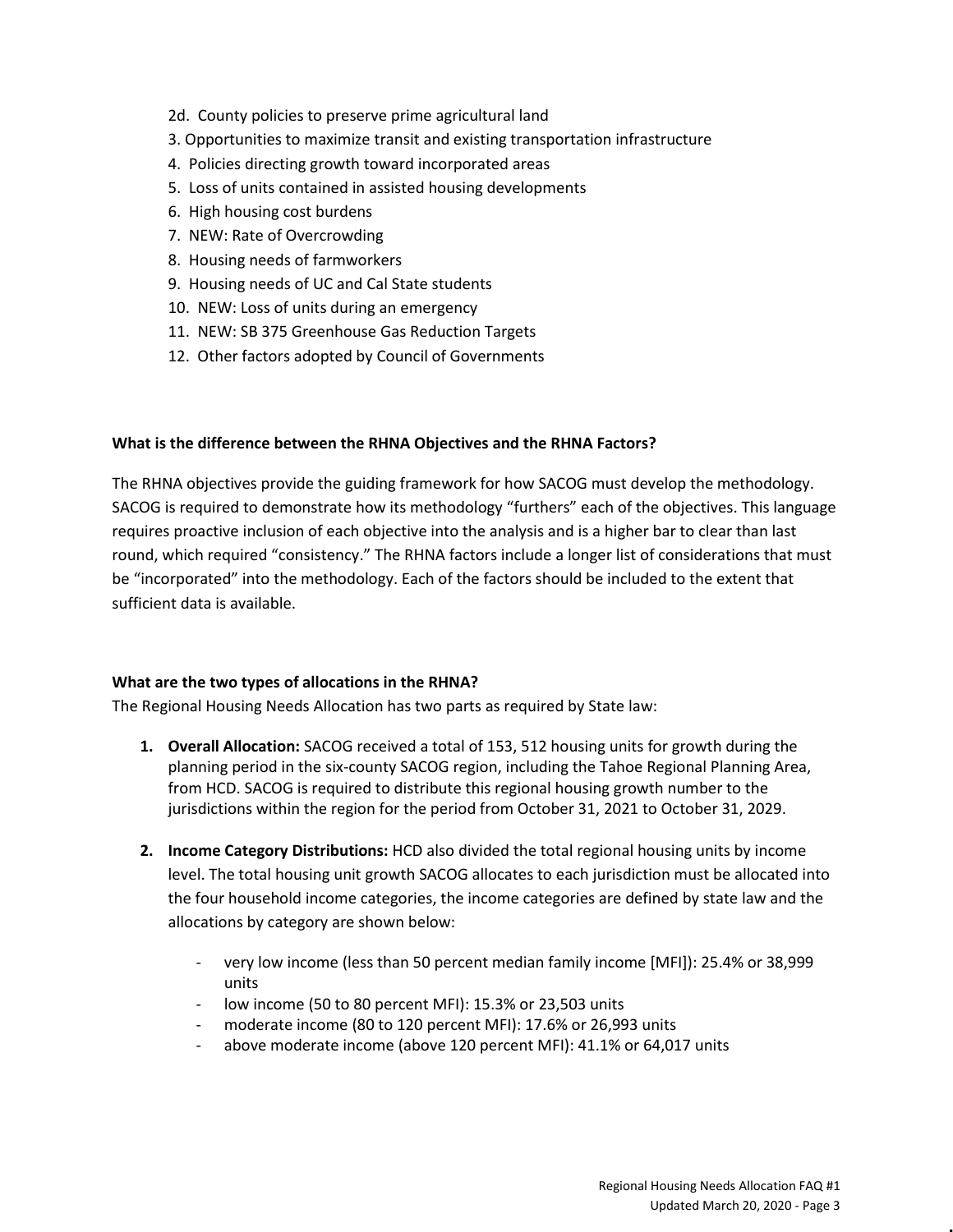### **What are the four income categories and what do they mean for cities and counties?**

The four economic categories, as listed above, must be addressed in a jurisdiction's housing element. Specifically, accommodations must be made to ensure that the jurisdiction provides sufficient zoning capacity to accommodate the projected housing need in each income category.

It is important to note that each jurisdiction is responsible for providing sufficient zoning capacity for the units allocated to all four economic income categories, but is NOT responsible for the construction of these units. The intent of the Housing Element Law is to ensure that jurisdictions do not impede the construction of housing in any income category. Other factors, such as market forces, are well beyond a jurisdiction's control and have considerable influence over whether or not housing units in each income category are actually constructed.

### **Is there a relationship between the MTP/SCS and RHNA?**

Yes, the Metropolitan Transportation Plan/Sustainable Communities Strategy 2040 Update (adopted November 18, 2019) plans for the projected growth in the region by 2040 and where it will take place. State law requires that the MTP/SCS be consistent with the RHNA. As such, the RHNA is an attempt to plan for the projected growth between 2021 and 2029 using projections and data used in the MTP/SCS. This relationship will be further discussed in 2019 as the MTP/SCS progresses.

### **Have there been changes to State Law since the last cycle of RHNA that impact Cycle 6?**

Yes, there have been a number of changes to state law, but the overall structure of RHNA and Housing Element law remain the same. Some of the changes to state law affect what may be counted towards RHNA in the Housing Element, and consequences of jurisdictions not meeting their allocations in a timely manner. These new housing laws have been addressed in the SACOG RHNA and adopted RHNP. To prepare for it, SACOG has been meeting since 2018 with local government housing planners in the 28 member agencies special training opportunities to discuss the implications of changes to state law for their housing element updates.

## **Procedural Questions**

### **What's the RHNA timeline?**

The following are the major RHNA activities starting in 2019:

- 2018-19 Local government planning staff and SACOG worked to develop RHNA methodology options